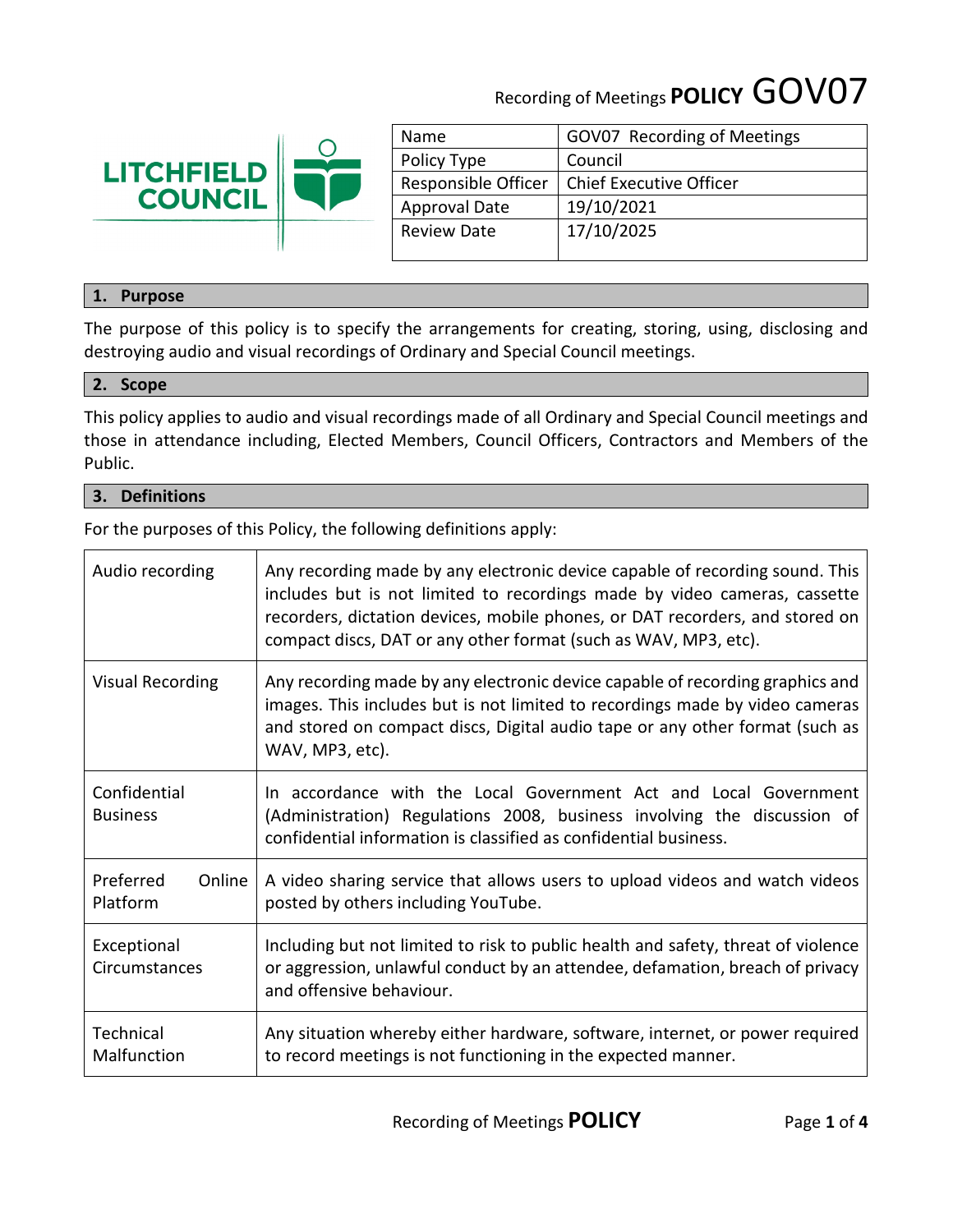## **4. Policy Statement**

## **4.1. Recordings**

- 4.1.1 Audio and visual recordings (Recordings) will be made of Ordinary and Special Council meetings (in the absence of technical malfunctions) for the purpose of assisting with the preparation and verification of minutes prior to their confirmation and allowing those not in attendance to view the meeting at a later time/date.
- 4.1.2 Should Council resolve to move into discussion of confidential business the recording will cease. Recording will resume once council resolves to move out of confidential business.
- 4.1.3 The Chairperson may terminate the recording of the meeting in exceptional circumstances.
- 4.1.4 In line with the Copyright Act 1968, livestreams and recordings of Council Meetings remain the property of Litchfield Council. Copying, distribution and altering of any part of the recording is not permitted without the written approval from the CEO.

## **4.2. Public Notification**

4.2.1 In compliance with the Information Privacy Principles IPP 1.3, advice will be provided to the members of the public in attendance at meetings that a recording of the meeting will be made. The wording of the advice will be as follows:

*An audio & visual recording of this meeting is live streamed to Council's preferred online platform and will remain online for public viewing in accordance with Council's Recording of Council Meetings Policy. By attending this meeting, you confirm you have read and agree to comply by Council's Recording of Council Meetings Policy.* 

- 4.2.2 This advice will be conveyed in the following manner:
- 4.2.3 Displayed on the notice of agenda for meetings of Ordinary and Special Council meetings;
- 4.2.4 Displayed at the entry to Council Chambers or place where the meetings are held; and
- 4.2.5 Verbally by the Chairperson at the commencement of the meeting.
- 4.2.6 Council will endeavour to have the camera focused on the participants of the meeting and not the observers however, Council makes no guarantee that observers will not be inadvertently recorded.
- 4.2.7 Statements by individuals made during the meeting are not necessarily the opinions or statements of the Council.
- 4.2.8 Council does not make any guarantee that comments or opinions by individuals made during the meetings are complete, accurate, reliable, or free from error.
- 4.2.9 Council is not responsible or liable for loss or damage as a result of using or relying on statements and opinions provided in the live streaming or recording of Council meetings.
- 4.2.10 The live streaming of Council meetings does not constitute a legal and formal process of communication of a Council decision or legal advice to any person or entity.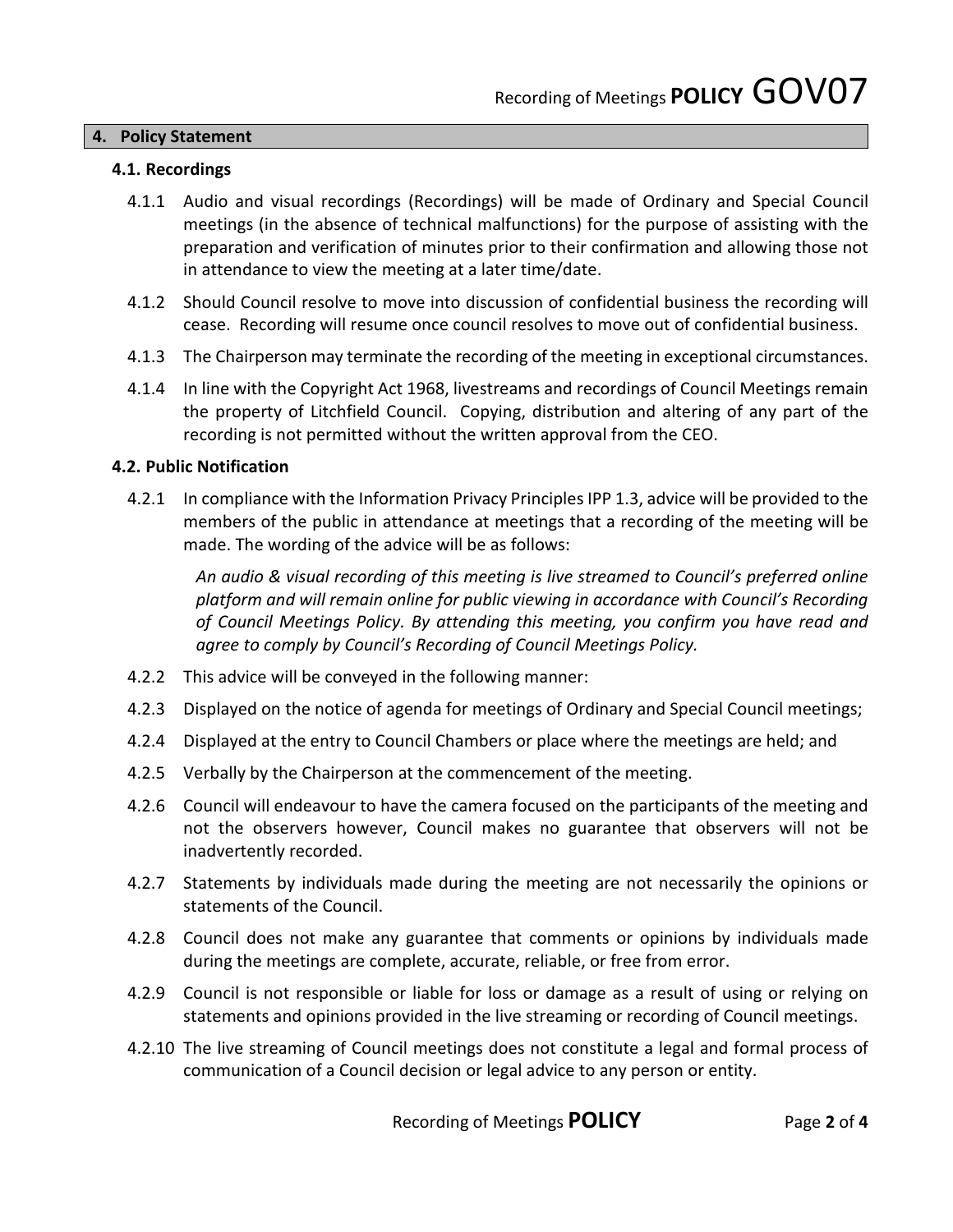## **4.3. Storage, Retention and Destruction of Recordings**

4.3.1 Recordings will be stored on Council's preferred online platform and within Council's document storage software and disposed of in line with Council's Records Policy.

## **4.4. Access to Recordings**

- 4.4.1 Recordings will be made public within one (1) week of the meeting and thereby available to Elected Members, Council Officers, and the general public via Council's preferred online platform.
- 4.4.2 The Chief Executive Officer or their delegate may decide not to upload should exceptional circumstances exist or where comments made could result in Council being liable for loss and damages or other reasons as deemed appropriate.
- 4.4.3 The Chief Executive Officer or their delegate may decide to upload an edited version of the recording, should exceptional circumstances exist or where comments made could result in Council being liable for loss and damages or other reasons as deemed appropriate.

## **4.5. Recording of meetings by Members of the Public**

4.5.1 Members of the public may record the proceedings of Council meetings only with agreement obtained by resolution of Council.

#### **5. Associated Documents**

GOV02 Meeting Procedures

COR04 Records Policy

GOV03 Privacy

EM03 Access to Meetings

## **6. References and Legislation**

Northern Territory Local Government Act

Northern Territory Information Act

Copyright Act 1968